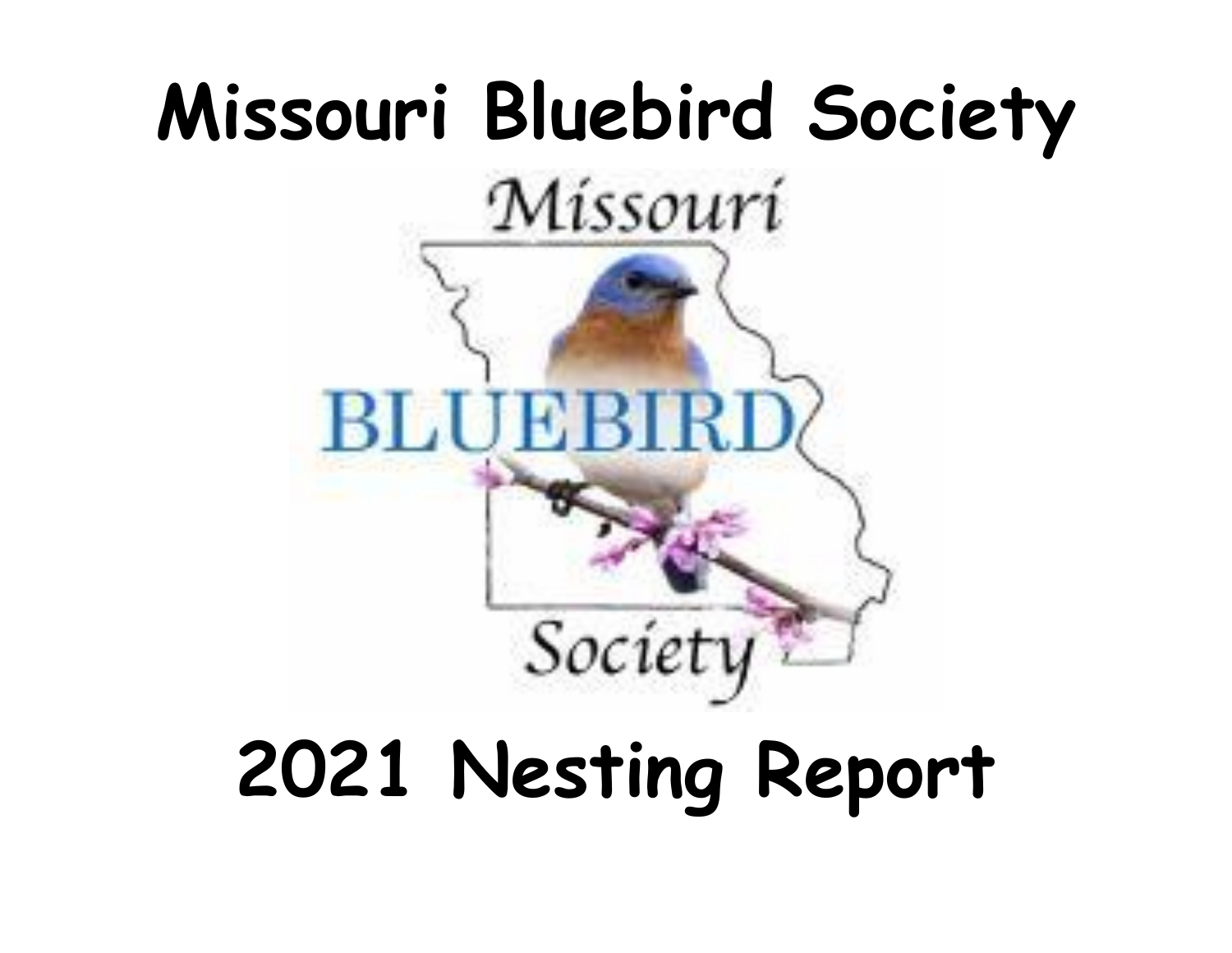| Missouri Bluebird Society 2021 Nesting Report |                |                                    |                                   |                |                     |                  |                  |                         |                |                     |                   |                          |                         |                |                            |                |                      |                          |                |                     |                |                  |                         |
|-----------------------------------------------|----------------|------------------------------------|-----------------------------------|----------------|---------------------|------------------|------------------|-------------------------|----------------|---------------------|-------------------|--------------------------|-------------------------|----------------|----------------------------|----------------|----------------------|--------------------------|----------------|---------------------|----------------|------------------|-------------------------|
|                                               |                |                                    |                                   |                |                     | <b>Bluebirds</b> |                  |                         |                |                     | <b>Chickadees</b> |                          |                         |                |                            |                | <b>Tree Swallows</b> |                          |                | Other               |                |                  |                         |
| Trail<br>Monitor/<br>Reporter                 | County         | Trails<br>t<br>$\ddot{\mathbf{r}}$ | boxes<br>$\overline{\sigma}$<br># | Attempts       | Successful<br>Nests | Total Eggs       | Total<br>Hatched | Total<br>Fledged        | Attempts       | Successful<br>Nests | <b>Total Eggs</b> | Total<br>Hatched         | Total<br>Fledged        | Attempts       | Successful<br><b>Nests</b> | Total Eggs     | Total<br>Hatched     | Total<br>Fledged         | Attempts       | Successful<br>Nests | Total Eggs     | Total<br>Hatched | Total<br>Fledged        |
| Berger, Lisa                                  | Greene         | $\mathbf{1}$                       | 36                                | 42             | 34                  | 181              | 150              | 132                     | $\mathbf{1}$   | $\mathbf 0$         | $\mathbf{O}$      | $\mathbf 0$              | $\mathbf 0$             | 17             | 14                         | 84             | 70                   | 62                       | $\overline{2}$ | $\overline{O}$      | $\overline{2}$ | $\mathbf{O}$     | $\mathbf{O}$            |
| Burk, Susan                                   | Gasconade      | $\mathbf{1}$                       | 10                                | 5              | $\mathsf{3}$        | 14               | 14               | 14                      | $\mathbf{1}$   | $\mathbf{1}$        | 5                 | $5\overline{)}$          | 5                       | $\overline{3}$ | $\overline{3}$             | 16             | 16                   | 16                       | $\overline{2}$ | $\Omega$            |                |                  |                         |
| Caruthers, Ben                                | Greene         | $\mathbf{1}$                       | 31                                | 13             | 12                  | 53               | 52               | 50                      | $\mathbf{3}$   | $\overline{3}$      | 16                | 16                       | 16                      | 21             | 18                         | 93             | 86                   | 79                       |                |                     |                |                  |                         |
| Capehart, Sue                                 | Cole           | $\mathbf{1}$                       | $\mathbf{1}$                      | $\mathbf{1}$   | $\mathbf{1}$        | $\overline{4}$   | $\overline{4}$   | $\overline{\mathbf{4}}$ |                |                     |                   |                          |                         |                |                            |                |                      |                          |                |                     |                |                  |                         |
| Corio, Joseph                                 | Jefferson      | $\mathbf{1}$                       | 30                                | 8              | $\overline{3}$      | 26               | 13               | 13                      | 10             | 6                   | 37                | 30                       | 30                      |                |                            |                |                      |                          | 3              | $\mathbf{1}$        | 6              | 5                | 5                       |
| Darling, Ron                                  | Camden         | 5                                  | 36                                | 24             | 14                  | 71               | 58               | 50                      | 9              | 8                   | 48                | 46                       | 46                      | 5              | $\overline{4}$             | 21             | 21                   | 21                       | $\mathbf{1}$   | $\mathbf{1}$        | $\overline{4}$ | 4                | $\overline{\mathbf{4}}$ |
| DeVries, Steve                                | Cole           | $\mathbf{1}$                       | $\overline{4}$                    | $\overline{3}$ | 3                   | 15               | 15               | 15                      | $\mathbf{1}$   | $\mathbf{O}$        | $\overline{4}$    | 4                        | $\mathbf{o}$            |                |                            |                |                      |                          |                |                     |                |                  |                         |
| Elmore, Barb                                  | Boone          | $\mathbf{1}$                       | 8                                 | $\overline{4}$ | $\overline{c}$      | 19               | 10               | 10                      | $\mathbf{1}$   | $\mathbf{1}$        | $\overline{4}$    | 4                        | 4                       | 1              | $\mathbf{O}$               | $\Omega$       | $\mathbf{0}$         | $\mathbf{o}$             | 9              | 3                   | 16             | 16               | <b>16</b>               |
| Even, Susan                                   | Boone          | $\mathbf{1}$                       | $\overline{7}$                    | 6              | 6                   | 24               | 24               | 24                      | 5              | $\overline{4}$      | 15                | 15                       | 15                      | $\mathbf{1}$   | $\mathbf{1}$               | 3              | 3                    | $\mathbf{3}$             | 8              | $\overline{7}$      | 47             | 39               | 38                      |
| Gagnon, Gail                                  | St. Charles    | $\mathbf{1}$                       | 14                                | $\overline{7}$ | $\overline{4}$      | 30               | 18               | 17                      | $\overline{c}$ | $\overline{c}$      | 9                 | $\overline{4}$           | $\overline{\mathbf{4}}$ |                |                            |                |                      |                          |                |                     |                |                  |                         |
| Garr, Regina                                  | Cole           | $\mathbf{1}$                       | 21                                | 26             | 23                  | 119              | 103              | 99                      | 14             | 13                  | 78                | 73                       | 70                      | $\mathbf{3}$   | $\overline{2}$             | 13             | 10                   | 9                        |                |                     |                |                  |                         |
| Hartwing, David                               | Jackson &      |                                    |                                   |                |                     |                  |                  |                         |                |                     |                   |                          |                         |                |                            |                |                      |                          |                |                     |                |                  |                         |
|                                               | Johnson        | $\overline{c}$                     | 21                                | 8              | 7                   | 38               | 28               | 28                      |                |                     |                   |                          |                         | 17             | 16                         | 86             | 76                   | 70                       |                |                     |                |                  |                         |
| Kaiser, Jeanice                               | St. Charles    | $\mathbf{1}$                       | $\mathbf{1}$                      |                |                     |                  |                  |                         | $\mathbf{1}$   | $\mathbf{1}$        | $\overline{2}$    | $\overline{c}$           | $\overline{2}$          |                |                            |                |                      |                          |                |                     |                |                  |                         |
| Karns, Linda                                  | Boone          | $\overline{c}$                     | 10                                |                |                     |                  |                  |                         | $\mathbf{1}$   | $\mathbf{1}$        | 6                 | $\overline{\phantom{a}}$ | $\ddot{\phantom{0}}$    |                |                            |                |                      |                          |                |                     |                |                  |                         |
| Kephart, Tricia                               | Morgan         | 3                                  | 24                                | 18             | 17                  | 79               | 77               | 76                      | 6              | 6                   | 33                | 33                       | 33                      |                |                            |                |                      |                          |                |                     |                |                  |                         |
| Hertzog, Kristie                              | Cass           | $\mathbf{1}$                       | $\mathsf{3}$                      | $\overline{c}$ | $\overline{c}$      | 9                | 9                | 9                       |                |                     |                   |                          |                         | $\mathbf{1}$   | $\mathbf{1}$               | $\overline{4}$ | $\overline{4}$       | $\overline{4}$           |                |                     |                |                  |                         |
| Marquart, Katy                                | Callaway       | $\mathbf{1}$                       |                                   | $\overline{4}$ | $\overline{4}$      | 20               | 20               | 20                      |                |                     |                   |                          |                         |                |                            |                |                      |                          |                |                     |                |                  |                         |
| McRobert, Tim                                 | Saline         | $\mathbf{1}$                       | 18                                | $\overline{c}$ | $\overline{c}$      | 11               | 11               | 11                      |                |                     |                   |                          |                         |                |                            |                |                      |                          |                |                     |                |                  |                         |
| Meyer, Karen                                  | St. Louis      | $\mathbf{1}$                       | 10                                | 4              | $\mathbf{3}$        | 20               | 15               | 11                      |                |                     |                   |                          |                         |                |                            |                |                      |                          | $\mathbf{3}$   | 3                   | 20             | 19               | 16                      |
| Miller, Ivan Ray                              | Daviess        | $\mathbf{1}$                       | 75                                | 15             | 13                  | 48               | 47               | 45                      | $\mathbf{3}$   | 3                   | 17                | 17                       | 17                      | 8              | 6                          | 28             | 22                   | 20                       | 219            | 211                 | 1020           | 852              | 817                     |
| Nelson, James                                 | Penny &        |                                    |                                   |                |                     |                  |                  |                         |                |                     |                   |                          |                         |                |                            |                |                      |                          |                |                     |                |                  |                         |
|                                               | Ste. Genevieve | $\mathbf{1}$                       | 6                                 | 6              | 5                   | 26               | 20               | 20                      | $\overline{c}$ | $\mathbf{1}$        | 9                 | 4                        | $\overline{4}$          |                |                            |                |                      |                          |                |                     |                |                  |                         |
| Palmer, Leslie                                | Boone          | $\overline{c}$                     | 14                                | 8              | $\overline{4}$      | 35               | 16               | 16                      | $\mathbf{3}$   | $\mathbf{3}$        | 17                | 17                       | 17                      |                |                            |                |                      |                          | 13             | 12                  | 68             | 65               | 65                      |
| Peters, Paula                                 | Boone          | $\mathbf{1}$                       | 6                                 |                |                     |                  |                  |                         | $\overline{3}$ | $\overline{c}$      | 18                | 13                       | 12                      |                |                            |                |                      |                          |                |                     |                |                  |                         |
| Reinagel, Susan                               | Cape Girardeau | $\overline{c}$                     | 14                                | 9              | $\overline{c}$      | 11               | 11               | 11                      | $\mathbf{1}$   | $\mathbf{1}$        | 5                 | 5                        | 5                       |                |                            |                |                      |                          |                |                     |                |                  |                         |
| Reinagel, Susan                               | Perry          | $\overline{c}$                     | 11                                | $\overline{4}$ | $\overline{c}$      | 16               | 11               | 11                      | $\bullet$      | $\mathbf{1}$        | 6                 | 6                        | $\mathbf 6$             |                |                            |                |                      |                          |                |                     |                |                  |                         |
| Reinagel, Susan                               | Scott          | $\mathbf{1}$                       | $\overline{2}$                    | $\overline{3}$ | $\overline{c}$      | 11               | 6                | $\overline{4}$          |                |                     |                   |                          |                         |                |                            |                |                      |                          |                |                     |                |                  |                         |
| Samuel, Greg                                  | Webster        | $\mathbf{1}$                       | 30                                | $\overline{3}$ | $\overline{3}$      | 12               | 9                | 9                       |                |                     |                   |                          |                         |                |                            |                |                      |                          | 24             | 16                  | 83             | 79               | 77                      |
| Schulte, Janelle                              | Callaway       | $\mathbf{1}$                       | 50                                | 16             | 12                  | $\overline{73}$  | 59               | $\overline{55}$         | $\overline{c}$ | $\mathbf{1}$        | $\overline{7}$    | 11                       | $\overline{\mathbf{4}}$ | 23             | 13                         | 95             | 82                   | 61                       |                |                     |                |                  |                         |
| Scrivner, Shirley                             | Cole           | $\overline{c}$                     | 67                                | 40             | 25                  | 119              | 109              | 108                     | 3 <sup>7</sup> | 3 <sup>7</sup>      | 18                | 18                       | 18                      | $\overline{4}$ | $\overline{4}$             | 22             | 18                   | $\overline{\mathbf{18}}$ | 7 <sup>7</sup> | $\overline{7}$      | 39             | 39               | 39 <sup>°</sup>         |
| Smith, Steve                                  | Washington     | $\mathbf{1}$                       | 45                                | $\overline{4}$ | $\mathsf{3}$        | 15               | 15               | 15                      | $\overline{2}$ | $\overline{c}$      | 8                 | $\overline{7}$           | $\overline{7}$          | 18             | 17                         | 88             | 87                   | 79                       | 10             | 10                  | 49             | 49               | 49                      |
| Stucky, Norm                                  | Cole           | $\mathbf{1}$                       | 20                                | 9              | $\bf 8$             | 35               | 33               | 33                      | $\mathbf{3}$   | $\mathbf{3}$        | 20                | 20                       | 20                      | $\mathbf{2}$   | $\overline{2}$             | $10\,$         | 10                   | 10                       | $\overline{c}$ | $\overline{2}$      | 6 <sup>6</sup> | $6\phantom{.}6$  | $\epsilon$              |
| Templer, Amanda                               | St Charles     | $\mathbf{1}$                       | $17\,$                            | 15             | $12\,$              | 54               | 43               | 43                      | 3 <sup>1</sup> | $\mathbf{3}$        | 15                | $\overline{7}$           | $\overline{7}$          | 8              | 8                          | 33             | 25                   | 21                       |                |                     |                |                  |                         |
| Tritz, James                                  | Callaway       | $\mathbf{1}$                       | 9                                 | 8              | 8                   | 30 <sup>°</sup>  | 30               | 30                      |                |                     |                   |                          |                         | $\mathbf{1}$   | $\mathbf{1}$               | $\overline{4}$ | $\overline{4}$       | $\overline{4}$           | $\mathbf{1}$   | $\mathbf{1}$        | $\overline{4}$ | $\overline{4}$   | $\overline{\mathbf{4}}$ |
| Ware, Carol                                   | Cass           | $\mathbf{1}$                       | 98                                | 86             | 80                  | 287              | 264              | 264                     | 9              | 9                   | 30                | 30                       | 30                      | 60             | 57                         | 252            | 240                  | 240                      | 12             | 12                  | 27             | 30               | 23                      |
| Zimmy, Denise                                 | Boone          | $\overline{2}$                     | $11\,$                            | 5              | 5                   | 23               | 22               | 22                      |                |                     |                   |                          |                         | $\mathbf{3}$   | $\mathsf{O}$               | 15             | $\overline{1}$       | $\mathbf{0}$             |                |                     |                |                  |                         |
|                                               | <b>TOTALS</b>  | 48                                 | 761                               | 408            | 324                 | 1528             | 1316             | 1269                    | 90             | 78                  | 421               | 387                      | 372                     | 196            | 167                        | 867            | 775                  | 717                      | 316            | 286                 | <b>1391</b>    | 1207             | <b>1159</b>             |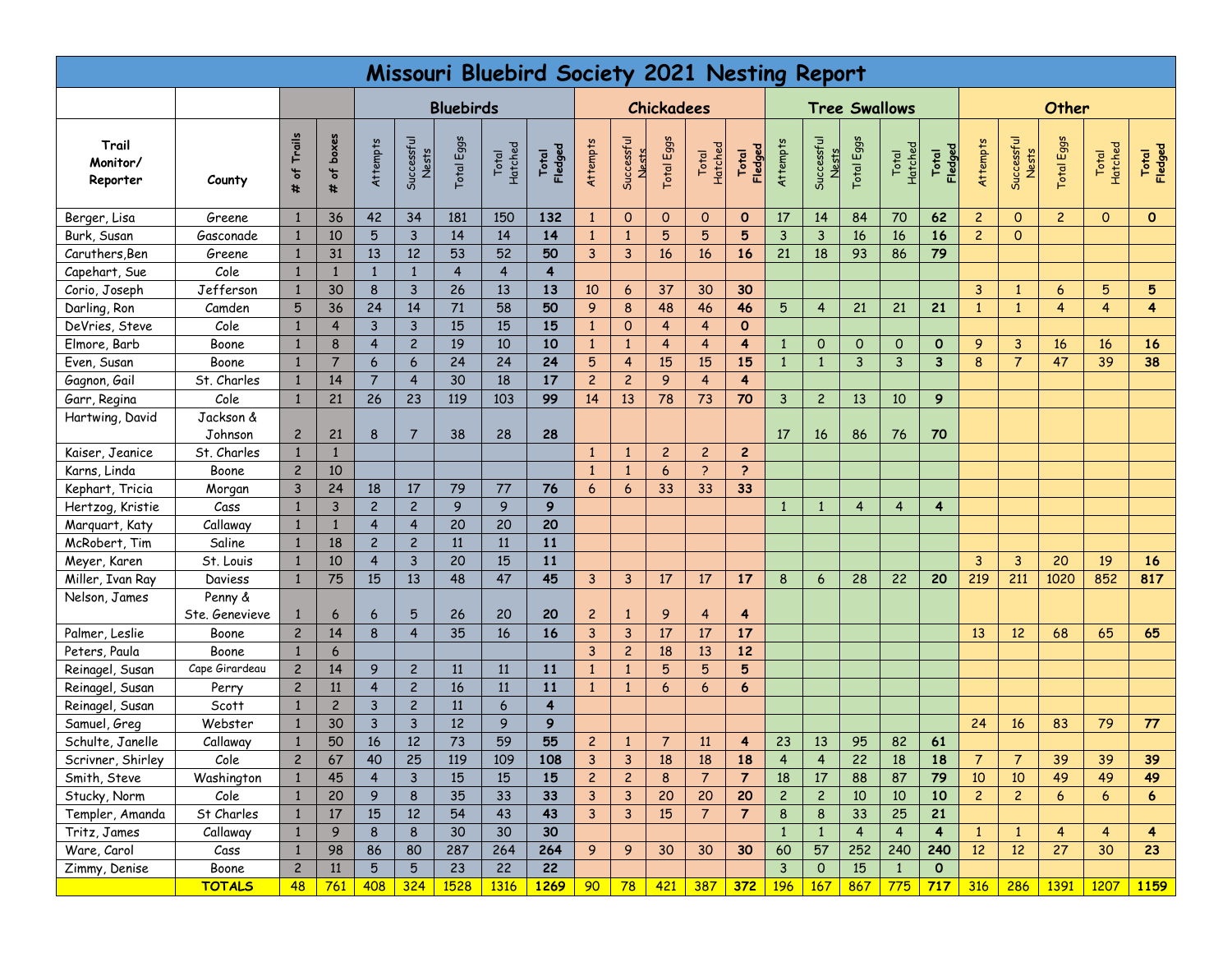| <b>Total Number of Nesting Reports</b>      | 48                      |                  | <b>Counties</b>           | 2021           | 2020                |  |
|---------------------------------------------|-------------------------|------------------|---------------------------|----------------|---------------------|--|
| <b>Total Number of Nesting Boxes</b>        | 761                     |                  | Represented               | # of Trails    | # of Trails         |  |
| <b>Total Number of Counties Represented</b> | 23                      | 114 Possible 20% | <b>Boone</b>              | 8              | 6                   |  |
|                                             |                         |                  | Butler                    | 0              | 1                   |  |
| Eastern Bluebird Data                       |                         |                  | Callaway                  | 3              | $\mathbf{1}$        |  |
| Nesting Attempts                            | 408                     |                  | Camden                    | 5              | 5                   |  |
| Successful Nests                            | 324                     | 79% Success rate | Cape Girardeau            | $\overline{c}$ | 0                   |  |
| Eggs Laid                                   | 1,528                   |                  | $\mathcal{C}\mathtt{ass}$ | $\overline{c}$ | $\mathbf{1}$        |  |
| Chicks Hatched                              | 1,316                   | 86% Hatch rate   | Cole                      | 6              | 8                   |  |
| Chicks Fledged                              | 1,269                   | 96% Fledged rate | Daviess                   | $\mathbf{1}$   | $\mathbf{1}$        |  |
| Average number of eggs per nest             |                         |                  | Gasconade                 | $\mathbf{1}$   | $\mathbf{1}$        |  |
| Number of white eggs reported               | 10                      | .0067%           | Greene                    | $\overline{c}$ | $\mathbf{1}$        |  |
| Number of white eggs hatched                | N/A                     |                  | Franklin                  | 0              | $\mathbf{1}$        |  |
| Number of white eggs fledged                | N/A                     |                  | Howell                    | 0              | $\mathbf{1}$        |  |
|                                             |                         |                  | Jackson                   | $\mathbf{1}$   | $\mathbf{1}$        |  |
| <b>Species</b>                              | # Fledged               |                  | Jefferson                 | $\mathbf{1}$   | $\mathbf{1}$        |  |
| Chickadee                                   | 372                     |                  | Johnson                   | $\mathbf{1}$   | $\overline{c}$      |  |
| Tree Swallow                                | 717                     |                  | Morgan                    | 3              | 3                   |  |
| Tufted Titmouse                             | 11                      |                  | Osage                     | $\overline{c}$ | $\mathbf{1}$        |  |
| Carolina Wren                               | 26                      |                  | Penny                     | $\mathbf{1}$   | $\mathbf{1}$        |  |
| House Wren                                  | 263                     |                  | Perry                     | $\overline{c}$ | $\mathsf{O}$        |  |
| Purple Martin                               | 710                     |                  | Saline                    | $\mathbf{1}$   | $\Omega$            |  |
| Prothonotary Warbler                        | 24                      |                  | Scott                     | $\mathbf{1}$   | $\mathsf{O}\xspace$ |  |
| Northern Flicker                            | 16                      |                  | Shannon                   | 0              | $\mathbf{1}$        |  |
| <b>Bald Eagle</b>                           | $\overline{c}$          |                  | St Charles                | 3              | 4                   |  |
| <b>Wood Duck</b>                            | 15                      |                  | St Louis                  | $\mathbf{1}$   | $\overline{c}$      |  |
| <b>Barn Swallow</b>                         | 68                      |                  | Ste. Genevieve            | $\mathbf{1}$   | $\mathbf{1}$        |  |
| Eastern Phoebe                              | 10                      |                  | Washington                | $\mathbf{1}$   | $\mathbf 0$         |  |
|                                             |                         |                  | Webster                   | $\mathbf{1}$   | $\mathbf{1}$        |  |
| Species Reported O/S of Missouri            | 2 Reports               |                  | 23 Counties               | 51             | 45                  |  |
| Eastern Bluebird                            | 521                     |                  |                           |                |                     |  |
| House Wren                                  | 12                      |                  |                           |                |                     |  |
| Tree Swallow                                | $\overline{\mathbf{4}}$ |                  |                           |                |                     |  |
|                                             |                         |                  |                           |                |                     |  |
|                                             |                         |                  |                           |                |                     |  |
|                                             |                         |                  |                           |                |                     |  |
|                                             |                         |                  |                           |                |                     |  |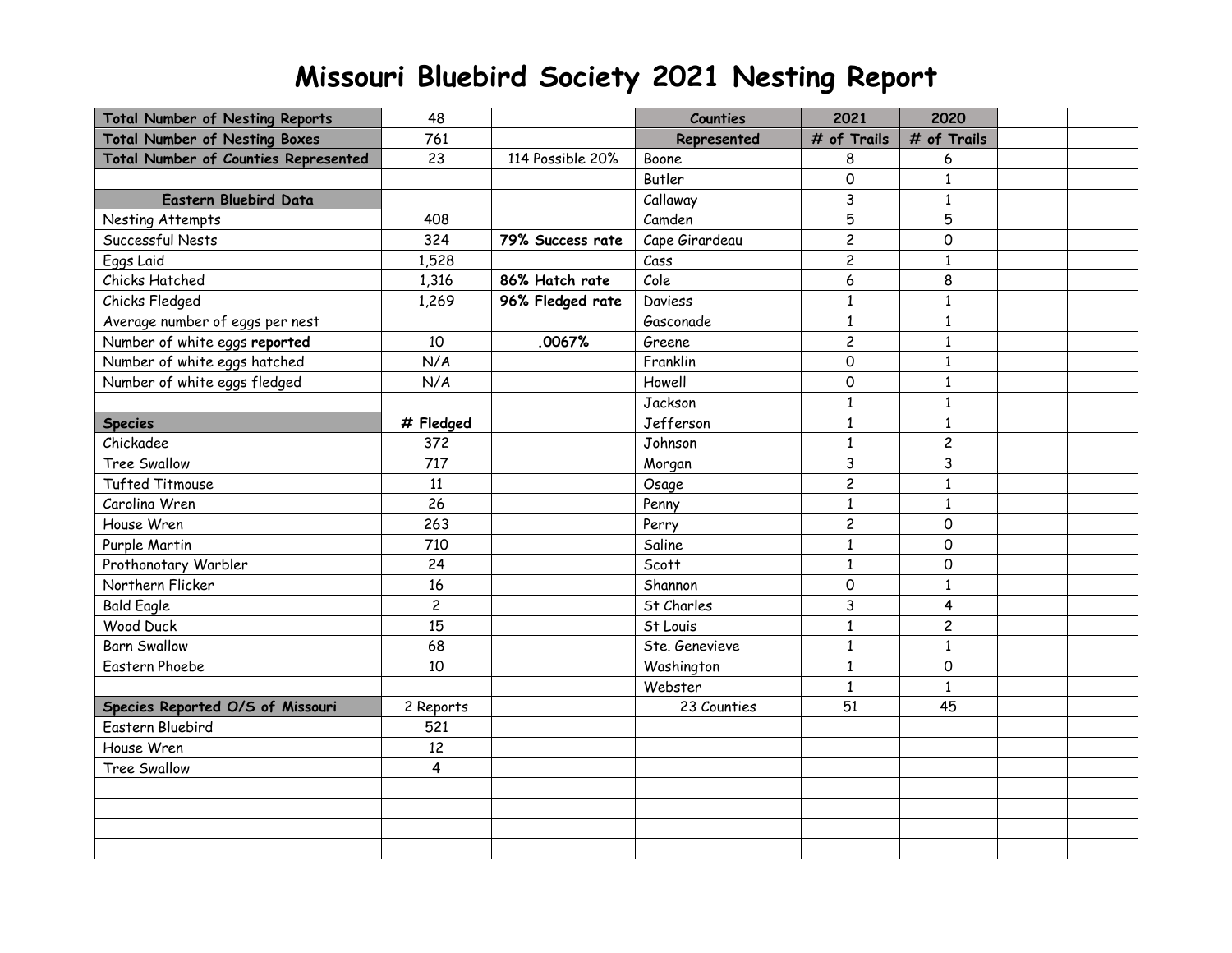| Comparison Year to Year          | <b>Eastern Bluebird</b> | All Other Species | <b>Combined Total</b> | Submitted       |  |  |
|----------------------------------|-------------------------|-------------------|-----------------------|-----------------|--|--|
|                                  | Fledged                 | Fledged           | Fledged               | Reports         |  |  |
| 2009                             | 1,107                   | 180               | 1,287                 | 10              |  |  |
| 2010                             | 1,231                   | 329               | 1,560                 | 15              |  |  |
| 2011                             | 1,383                   | 1,264             | 2,647                 | 15              |  |  |
| 2012                             | 1,174                   | 1,021             | 2,195                 | 19              |  |  |
| 2013                             | 1,444                   | 1,272             | 2,716                 | 22              |  |  |
| 2014                             | 1,483                   | 585               | 2,068                 | $\overline{20}$ |  |  |
| 2015                             | 1,773                   | 1,565             | 3,338                 | 28              |  |  |
| 2016                             | 1,512                   | 1,020             | 2,532                 | 33              |  |  |
| 2017                             | 2,054                   | 1,997             | 4,051                 | 31              |  |  |
| 2018                             | 2,482                   | 1,374             | 3,856                 | 46              |  |  |
| 2019                             | 2,184                   | 1,520             | 3,704                 | 36              |  |  |
| 2020                             | 2,215                   | 1,554             | 3,769                 | 39              |  |  |
| 2021                             | 1,269                   | 2,230             | 3,499                 | 48              |  |  |
|                                  |                         |                   |                       |                 |  |  |
| Total Numbers Fledged Since 2009 |                         |                   |                       |                 |  |  |
| Eastern Bluebird                 | 21,569                  |                   |                       |                 |  |  |
| Chickadee Species                | 2,002                   |                   |                       |                 |  |  |
| Tree Swallow                     | 5,099                   |                   |                       |                 |  |  |
| <b>Tufted Titmouse</b>           | 159                     |                   |                       |                 |  |  |
| Prothonotary Warbler             | 596                     |                   |                       |                 |  |  |
| House Wren                       | 1,862                   |                   |                       |                 |  |  |
| House Finch                      | 6                       |                   |                       |                 |  |  |
| Bewick's Wren                    | 85                      |                   |                       |                 |  |  |
| Carolina Wren                    | 141                     |                   |                       |                 |  |  |
| Purple Martin                    | 4,768                   |                   |                       |                 |  |  |
| Norther Flicker                  | 140                     |                   |                       |                 |  |  |
| White-breasted Nuthatch          | 8                       |                   |                       |                 |  |  |
| <b>Wood Duck</b>                 | 238                     |                   |                       |                 |  |  |
| Eastern Phoebe                   | 138                     |                   |                       |                 |  |  |
| American Robin                   | $\overline{\mathbf{4}}$ |                   |                       |                 |  |  |
| Great-crested Flycatcher         | $\overline{\mathbf{4}}$ |                   |                       |                 |  |  |
| <b>Barn Swallow</b>              | 456                     |                   |                       |                 |  |  |
| Northern Rough-winged Swallow    | $\overline{\mathbf{4}}$ |                   |                       |                 |  |  |
| House Sparrow                    | 40                      |                   |                       |                 |  |  |
| <b>Bald Eagle</b>                | 8                       |                   |                       |                 |  |  |
| <b>Totals</b>                    | 37,327                  |                   |                       |                 |  |  |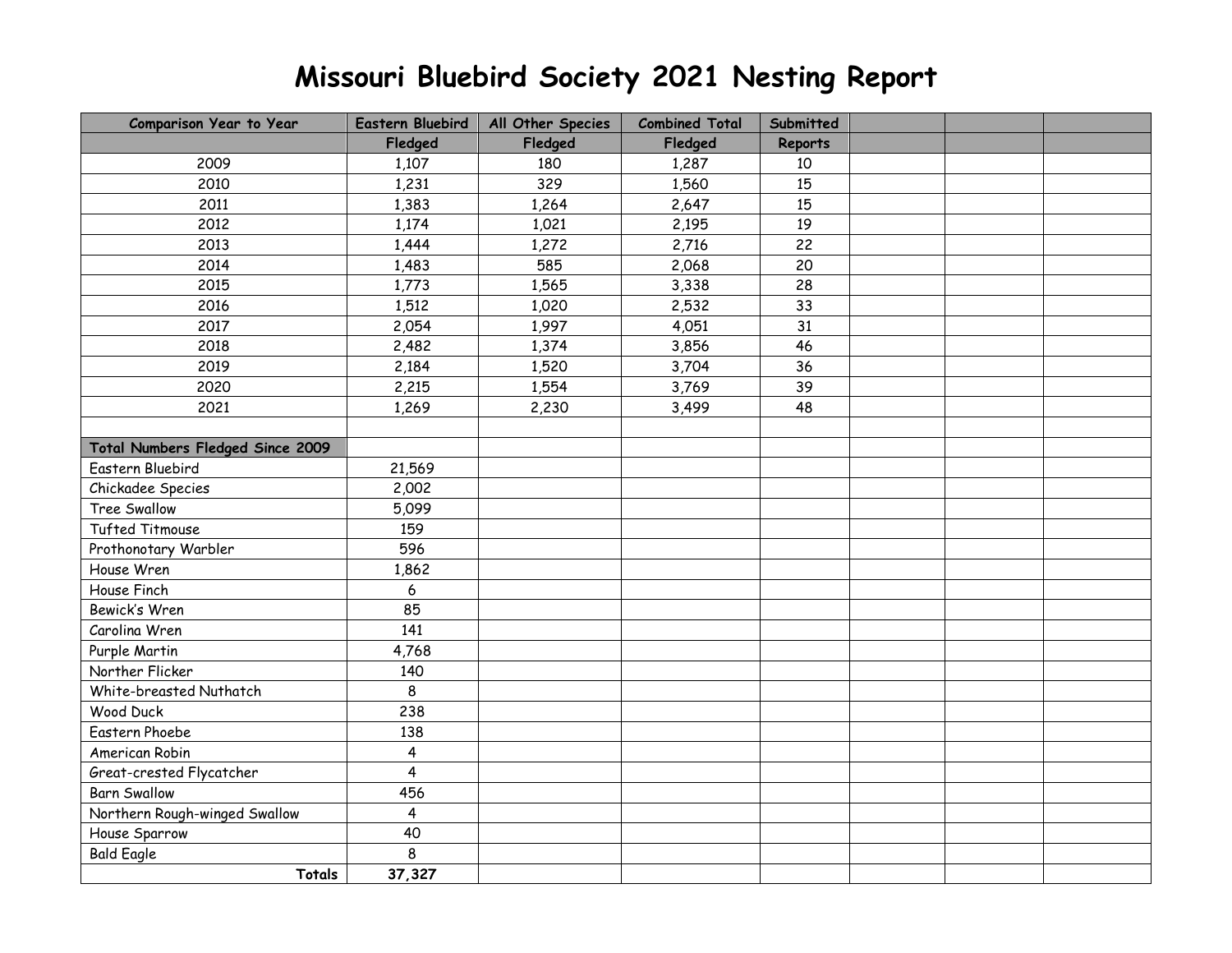